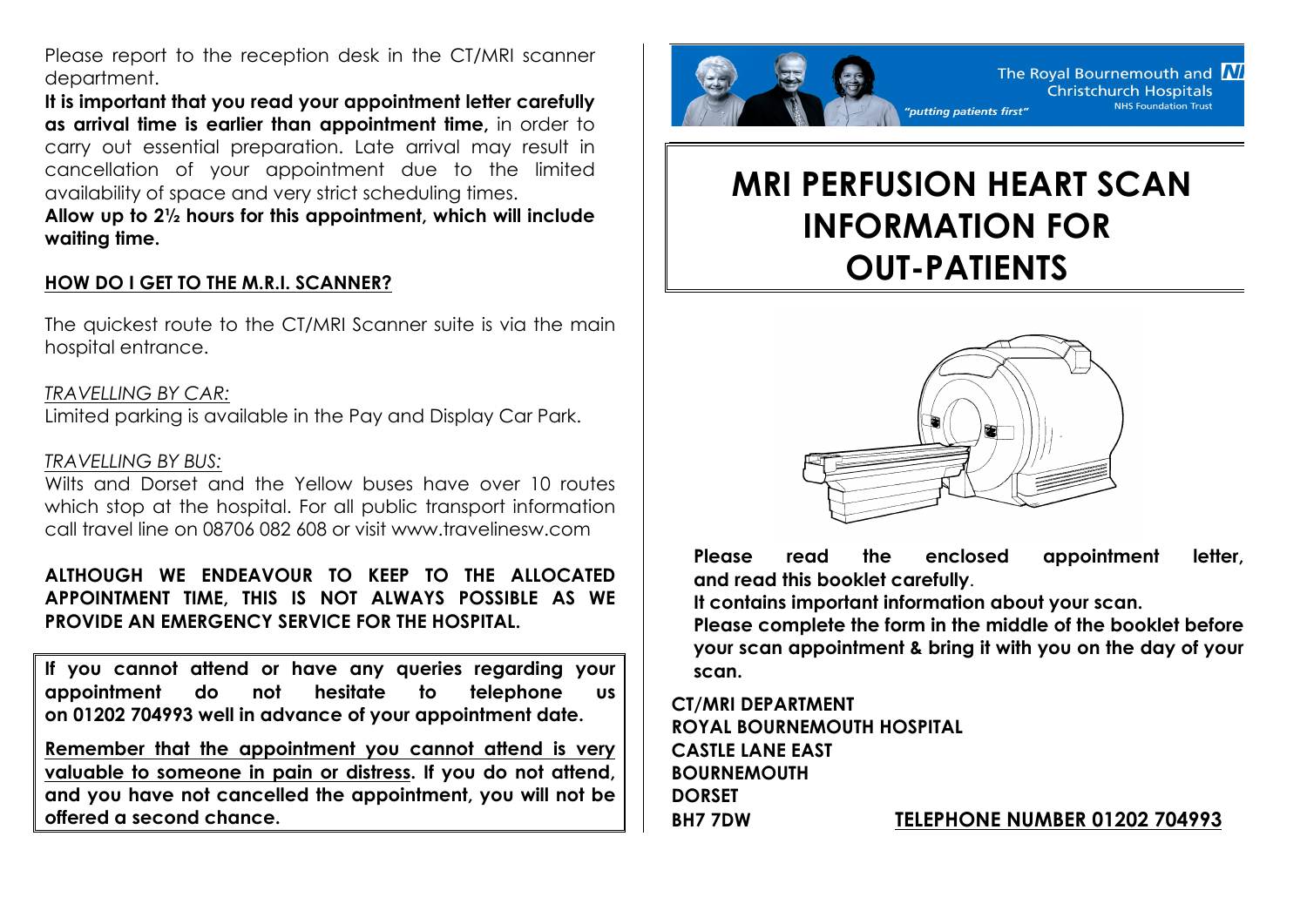## **MRI SAFETY INFORMATION**

### **SOME ITEMS INSIDE YOUR BODY MAY MEAN THAT IT IS HARMFUL OR UNSUITABLE FOR YOU TO HAVE AN MRI SCAN.**

## **PLEASE TELEPHONE THE CT/MRI department IMMEDIATELY (01202 704993) IF:**

- 1. YOU HAVE A HEART PACEMAKER OR HEART VALVE
- 2. YOU HAVE EVER HAD METAL FRAGMENTS ENTER YOUR EYES – EVEN IF IT WAS LONG AGO OR REMOVED.
- 3. YOU HAVE EVER HAD A SHRAPNEL/SHOOTING WOUND
- 4. YOU HAVE HAD OPEN HEART SURGERY
- 5. YOU HAVE HAD SURGERY ON YOUR HEAD OR A HYDROCEPHALUS SHUNT
- 6. YOU HAVE IMPLANTED METAL ANYWHERE IN YOUR BODY
- 7. YOU HAVE AN ELECTRONICALLY OR MAGNETICALLY ACTIVATED OR ATTACHED IMPLANT ANYWHERE IN YOUR BODY
- 8. YOU HAVE A FALSE EYE
- 9. YOU THINK YOU MIGHT BE PREGANT
- 10. YOU ARE CURRENTLY BREAST FEEDING
- 11. YOU HAVE BODY PIERCING THAT YOU CANNOT REMOVE.

**Failure to inform the scanner suite of any of the above, may mean that we are unable to perform your scan, and the appointment slot will be wasted.**

## **FOR THIS SCAN WE ALSO NEED TO BE INFORMED IF YOU USE AN INHALER FOR ASTHMA**

**TELEPHONE THE CT/MRI DEPARTMENT ON 01202 704993 IF YOU HAVE ANY OF THE ABOVE.**

#### HOW TO GET TO THE ROYAL BOURNEMOUTH HOSPITAL **CT/MRI SCANNER SUITE**



LITTLEDOWN CENTRE

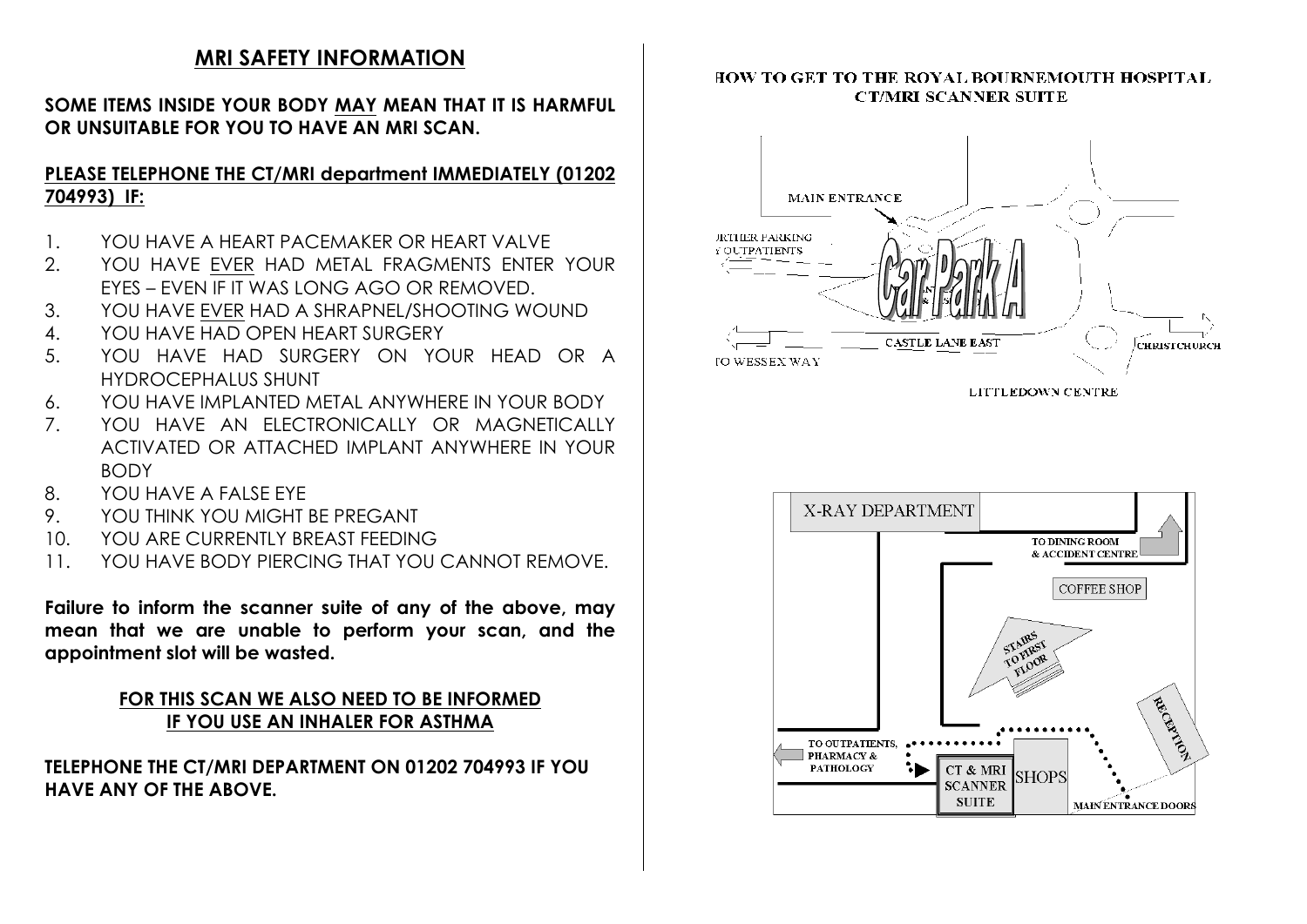## **WHAT IS AN M.R.I. SCAN?**

MRI is an imaging procedure that uses a very strong magnetic field, radio waves and a computer to produce very detailed images of human anatomy, without the use of X-rays. The scan is performed by a specialist radiographer.

A specialist doctor (called a radiologist) views the images on a computer screen and interprets the results.

## **IS IT HARMFUL?**

There has been extensive research into the effects of exposing the human body to the electro-magnetic fields the MRI scanner creates. To date, there are no known harmful effects from MRI. However, the strong magnetic field surrounds the magnet at all times. This may be a hazard to some people, e.g. those fitted with a heart pacemaker. For this reason, every person entering the MRI scanner is required to fill out a form to assess their suitability to undergo an M.R.I. scan or to enter the MRI room.

#### **PREPARATION**

If you are taking medication please continue to do so.

#### **It is important that you DO NOT HAVE ANY CAFFEINE (i.e. Tea, Coffee or Chocolate) in the 24 hours prior to your scan and do notsmoke in the 4hrs prior to your scan.**

Other than that you should eat and drink normally.

You will be required to change into a hospital gown for the scan. We will need to attach heart monitoring equipment to your chest..

There is a possibility that men may have to have some chest hair shaved. Please do not wear jewellery (except wedding rings), hair slides,hairgrips or body piercing as these will degrade the scan pictures and could cause you injury. Dental fillings, crowns and caps will not cause problems but you may be asked to remove hairpieces, dentures, and foil backed

drug patches before the scan. If you have body piercing that you cannot remove please telephone us.

Lockers are available for personal items such as watches, keys, coins, pens, spectacles, hearing aids, credit cards with magnetic strips etc. The hospital does not accept responsibility for any losses.

**Please find out your weight (preferably in kilograms) and height (preferably in metres) prior to your appointment. During an MRI heart scan you are unable to listen to music, as we will need to play you breathing instructions through the headphones.** 

#### **THE SCAN PROCEDURE**

Before your scan the radiographer will explain the procedure and answer your questions. The scan is performed while you lie on a couch surrounded by the magnet. A plastic 'coil' will be wrapped around your chest (this is a sophisticated radio aerial that is necessary to obtain pictures of your heart). The scan will take between 30-45 minutes. The radiographer can communicate with you via a 2-way intercom throughout. The scanner is very noisy when it is operating, producing loud banging and droning sounds. You will be provided with headphones or earplugs to reduce the noise as much as possible. Each time the scanner takes a picture you will need to hold your breath so it is important to remain alert and follow the instructions given to ensure the best pictures possible.

It will be necessary to lie down flat and keep still for 30-45 minutes. If you think you will be in too much pain or distress to do this, please discuss your problems with your GP, or the doctor who is sending you for this scan. He/she may be able to prescribe some painkillers to help with the pain. If you still think you will be in too much pain to go ahead with the scan, please contact us prior to your appointment. If you are particularly claustrophobic or anxious, please contact us to possibly arrange a visit to the department prior to your appointment.